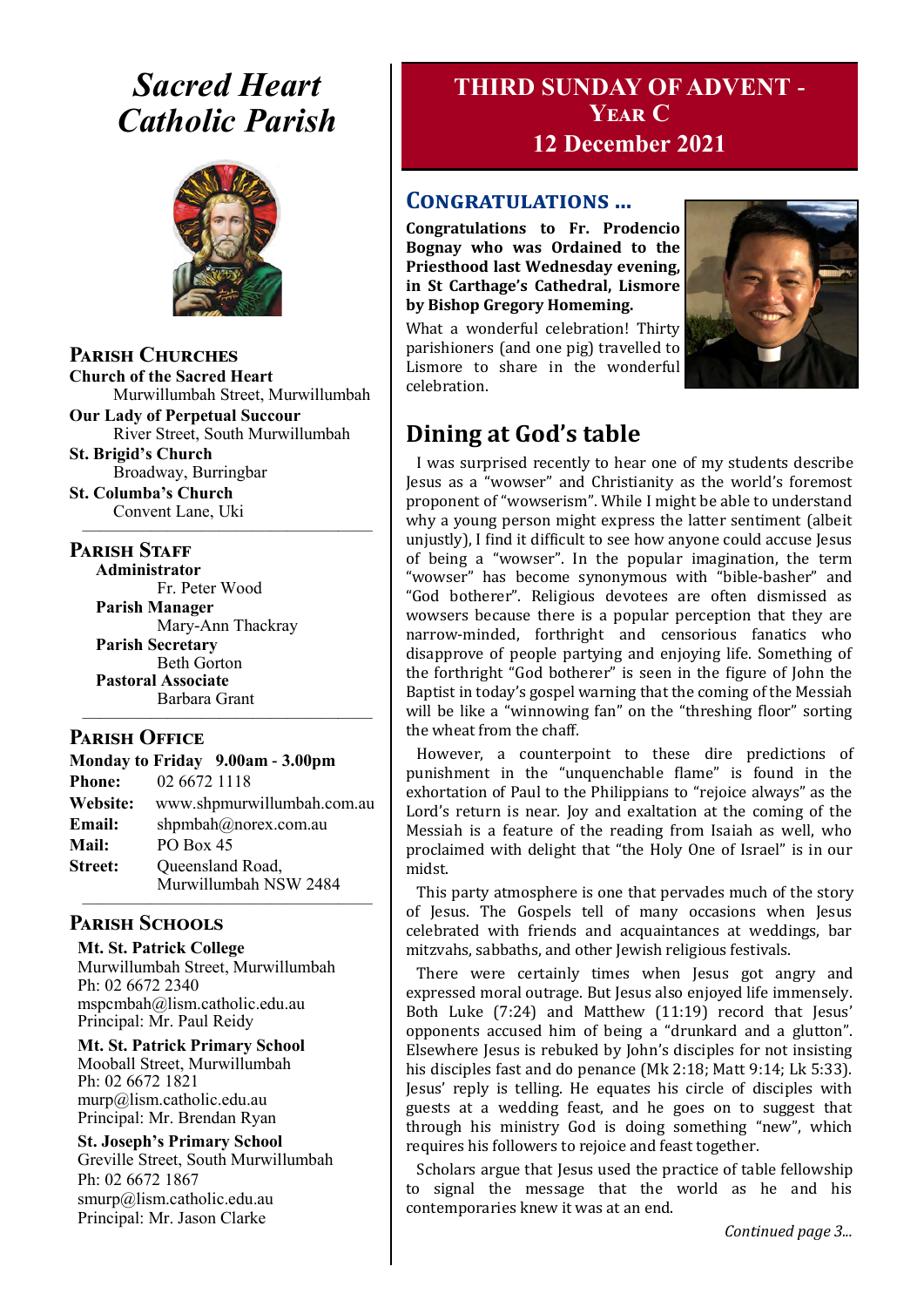# This week in the Parish 12 — 19 December

| Sunday 12    | <b>THIRD SUNDAY OF ADVENT - Year C</b>                |
|--------------|-------------------------------------------------------|
|              | 8:00 am - Mass                                        |
|              | 10:00 am - Mass                                       |
| Tuesday 14   | 5:30 pm - Mass                                        |
| Wednesday 15 | 10:00 am - Catholic Men's Group (see note below)      |
|              | 5:30 pm - Mass                                        |
| Thursday 16  | 8:15 am - Mass                                        |
|              | 5:30 pm - Parish Finance Council meeting              |
| Friday 17    | 12:00 pm - Mass                                       |
| Saturday 18  | 6:00 pm - Vigil Mass                                  |
| Sunday 19    | <b>FOURTH SUNDAY OF ADVENT - Year C</b>               |
|              | 8:00 am - Mass                                        |
|              | 10:00 am - Mass                                       |
|              | During December, the Sacred Heart Church will be open |

During December, the Sacred Heart Church will be open for Prayer & Reflection each weekday from 4pm - 5pm. *(entry via side door)*

## **Please Pray For:**

### **Recently Deceased**:

Hayley Lenehan (nee Dowling), Fr Lyall Cowell, Mary Minahan, Sr Judith Quirk, Sr Joan Reynolds, Ricky Toms

### **Anniversaries:**

Caterina Bonomini, Loretta Clark, Veronica Carroll, Allan Sharp

### **Those Who Are Sick:**

Fr Anthony Lemon, James Wallace

*Readings for today and next Sunday:*  **THIRD SUNDAY OF ADVENT - Year C**  Zeph 3:14-18; Phil 4:4-7; Lk 3:10-18

**FOURTH SUNDAY OF ADVENT - Year C**  Micah 5:1-4; Heb 10:5-10; Lk 1:39-44

### **Reading Roster**

**18/19 Dec - FOURTH SUNDAY OF ADVENT - Yr C 6pm Vigil:** Grace Molloy **Sunday 8am:** Jan Bruce **Sunday 10am:** Lisa Dusi-Fox

### **Sacred Heart Parish Raffle**

**– drawn Sunday 5 December** Results of our Parish Raffle are published on the Church Noticeboard.

### **Acknowledgement of Country**



## **Seating in the Church**

Please remember to turn over the small **'Please Sit Here'** card where you sit in the church during Mass. This tells the volunteer cleaners where someone has been sitting during Mass.

### **Reconciliation**

Saturday : 5.30pm - 5.50pm Sunday: 7.30am - 7.50am

### **Prayer Chapel:**

The Sacred Heart Prayer Chapel is open for private prayer each weekday from 9am - 3pm.

### **Catholic Men's Group December morning tea Wed 15 Dec | 10:00 am | Mbah Services Club** Enquiries: Alex Lever 0458 817 021

**All Men Are Welcome**

*Proof of Double Vaccination and wearing of masks is mandatory* 

## **A Festival of Nine Lessons and Carols**

**Sunday 12 December | 6pm | All Saints Anglican Church, 32 Byangum Road, Murwillumbah**

Presented by the choirs of St Carthage's Cathedral and St Andrew's Anglican Church, Lismore and other Murwillumbah singers under the direction of organist, Warren Whitney. **All welcome!**

### **Christmas Parish Office Closure:**

The Parish Administration Centre will be closed from **3pm Thursday 23 December**

### **and will reopen 9am Tuesday 4 January 2021.**  If there are any urgent matters during this time,

please phone the Presbytery: 6672 1118.

### **Wednesday Word**

Copies of Wednesday Word, with this weekend's readings, are available for you in the Church.

*We would like to acknowledge the Bundjalung people who are the Traditional Owners of this land on which we gather and pray today. We pay our respects to the Elders past, present and emerging, and extend that respect to other Aboriginal and Torres Strait Islander people past, present and emerging.*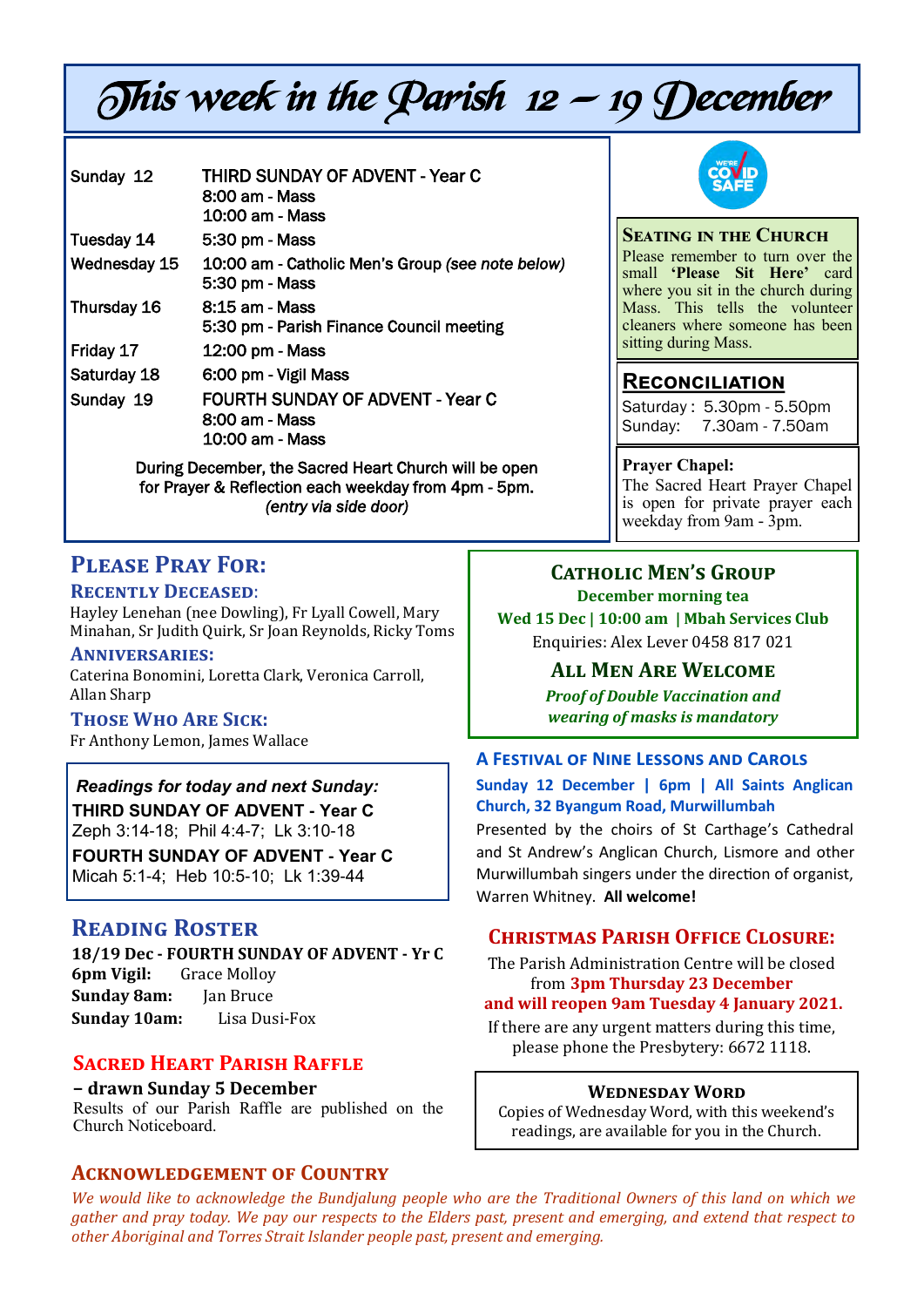

## **ADVENT WREATH**

### **Have you thought? A time to Rejoice!**

This Sunday, the third Sunday of Advent is traditionally known as Gaudete Sunday. *Gaudete* is the Latin word for Rejoice! Advent was originally celebrated as a five week season and with the same fasting and penitential nature as the season of Lent. The third Sunday, Gaudete, was like a break for rejoicing in the midst of the fasting.

When Advent was reduced to four weeks and the nature of the season altered, Gaudete Sunday was retained. The colour of this Sunday is rose – a celebratory colour – and it is reflected in the vestments worn by the priest and in the colour of the third candle used in Advent wreaths.*- Greg Sunter*

### *Continued from page 1…*

A new era was dawning when God would reign upon earth and all the sinners, the poor, the marginalised and oppressed, and even the God botherers and bible bashers, would dine at God's table.

Jesus was no wowser. Even though he did call on people to live morally good lives, Jesus believed that no one was ultimately beyond redemption. This message is the source of the joy that lays at the heart of the Christian story. All are welcome to the feast.

### **St Vincent de Paul Society Mary MacKillop Conference Murwillumbah**

### **Christmas Appeal**

Thanks to everyone who has supported this appeal so far! Your generosity will make a big difference to many who struggle to just get by.

**Envelopes are available in the church** for those who would still like to donate. They can be left at the Parish Office, Vinnies shop, or on a collection plate at Mass.

**Donate online:** [https://donate.vinnies.org.au/christmas](https://donate.vinnies.org.au/christmas-appeal)-

[appeal](https://donate.vinnies.org.au/christmas-appeal) **BUT when you reach the option asking for 'Comments or Conference Name' please write "Conference 43-427" SO YOUR GIFT STAYS IN THIS AREA.** 



Thank you very much for anything you are able to do.

Denise Banner, President Mary MacKillop Conference

> Wishing all Year 6 students, all the best as they leave their primary years behind and begin their high school life.

### **School Holidays**

As another school year draws to a close, we wish all the staff and students of our three Parish Schools, a safe and happy holiday*.* 

### **Josephite Calendars**

2022 Josephite Calendars are on sale in the Church or at the Parish Office. \$10.00 each.



As part of our commitment to Safeguarding in our Parish, we wish to advise everyone that there is **NO ACCESS to the Sacristy before and after each Mass.** This area is used by our

clergy, acolytes and workers for Mass preparation and vesting and is not an appropriate place for others to enter at these times.

If you need to speak with Fr Peter, please let one of our hospitality team know and we'll arrange for you to catch up with Fr Peter after Mass if possible. Alternatively, an appointment may be made through the Parish Office by phoning 6672 1118 during office hours 9 am to 3 pm.

### **NEW GOVERNANCE AND MANAGEMENT OF CATHOLIC SCHOOLS IN THE DIOCESE OF LISMORE**

The Parish Finance Council wishes to inform parishioners of the new governance model and management of Catholic Schools in the Diocese of Lismore.

Bishop Gregory Homeming, after extensive consultation with the Council of Priests, Consultors and Trustee of the Diocese, the Catholic Schools Office as well as Civil and Canon lawyers, has established a company called Diocese of Lismore Catholic School Limited (DLCSL) to govern, administer and conduct Catholic Schools within the Diocese. The new company will also be responsible for all compliance and regulatory matters relating to education in the Diocese.

The Parish Finance Council has recently met with Kathy Lovell and Paul O'Brien from the Catholic Schools Office Transformation Team and Frank Hannigan, the Diocesan Solicitor, to receive information about the new governance model and to discuss any concerns. The establishment of the company does not change the nature of our schools.

All land and buildings used by our three schools, which have been funded by our Parish since establishment, will remain in the ownership of the Parish. A Deed of Licence will be signed by the Parish to enable the company to operate the schools.

We place great importance on maintaining and enhancing the Catholic Identity of our schools and the continuance of a strong and close relationship between our Parish and our schools. Whilst the structure of governance may change, the Mission of providing quality Catholic education will not.

The new framework will, we believe, offer the best way forward to enable our students and our staff to achieve the fullness of life.

*A brochure explaining the new governance model is available for parishioners this weekend.*